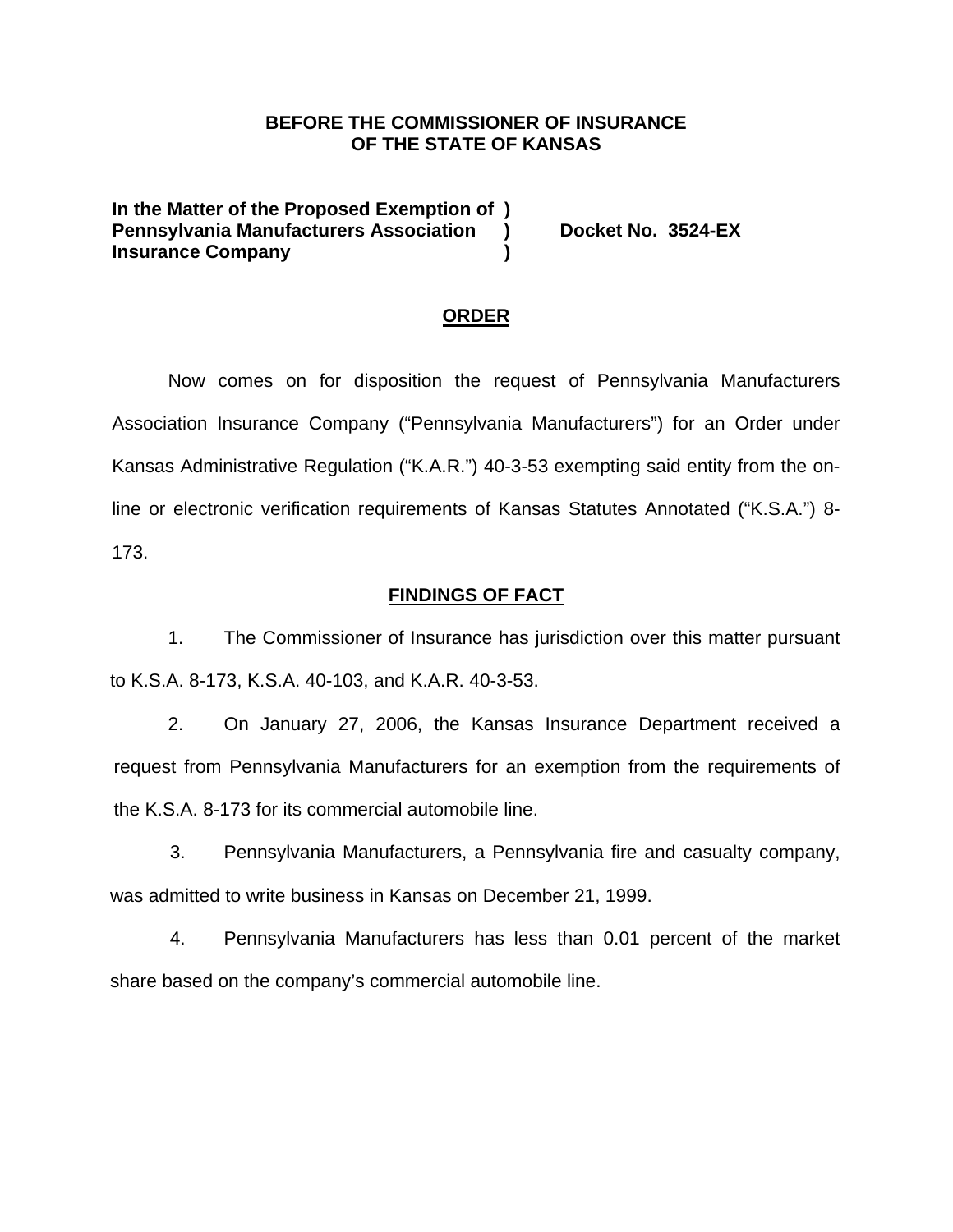## **CONCLUSIONS OF LAW**

5. K.S.A. 8-173(d) states, in relevant part:

…Proof of insurance may also be verified on-line or electronically and the commissioner of insurance may require, by duly adopted rules and regulations, any motor vehicle liability insurance company authorized to do business in this state to provide verification of insurance in that manner…

6. K.A.R. 40-3-53(a) states, in relevant part:

Each motor vehicle liability insurer writing insurance in the state shall provide the secretary of revenue with verification of each insured's insurance on-line or electronically by January 1, 2005. An exemption from this requirement may be granted upon request for any company that has less than 0.01 percent of the market share based on that company's commercial or personal automobile insurance written premiums or that has stated its intent to leave the automobile insurance market pursuant to K.S.A. 40-2,123 and amendments thereto. The 0.01 percent threshold shall be based on the specific line of coverage for which the company is seeking this exemption.

Based upon the information enumerated in the Findings of Fact contained in paragraphs one through six above, Pennsylvania Manufacturers Association Insurance Company meets the requirements for exemption from the on-line or electronic verification requirements of its commercial automobile line as required by K.S.A. 8-173 and K.A.R. 40-3-53.

## **IT IS THEREFORE, BY THE COMMISSIONER OF INSURANCE, ORDERED**

**THAT:** 

1. Pennsylvania Manufacturers Association Insurance Company shall be exempt from the requirements of K.S.A 8-173 to provide on-line or electronic verification to the Kansas Secretary of Revenue for its commercial automobile line.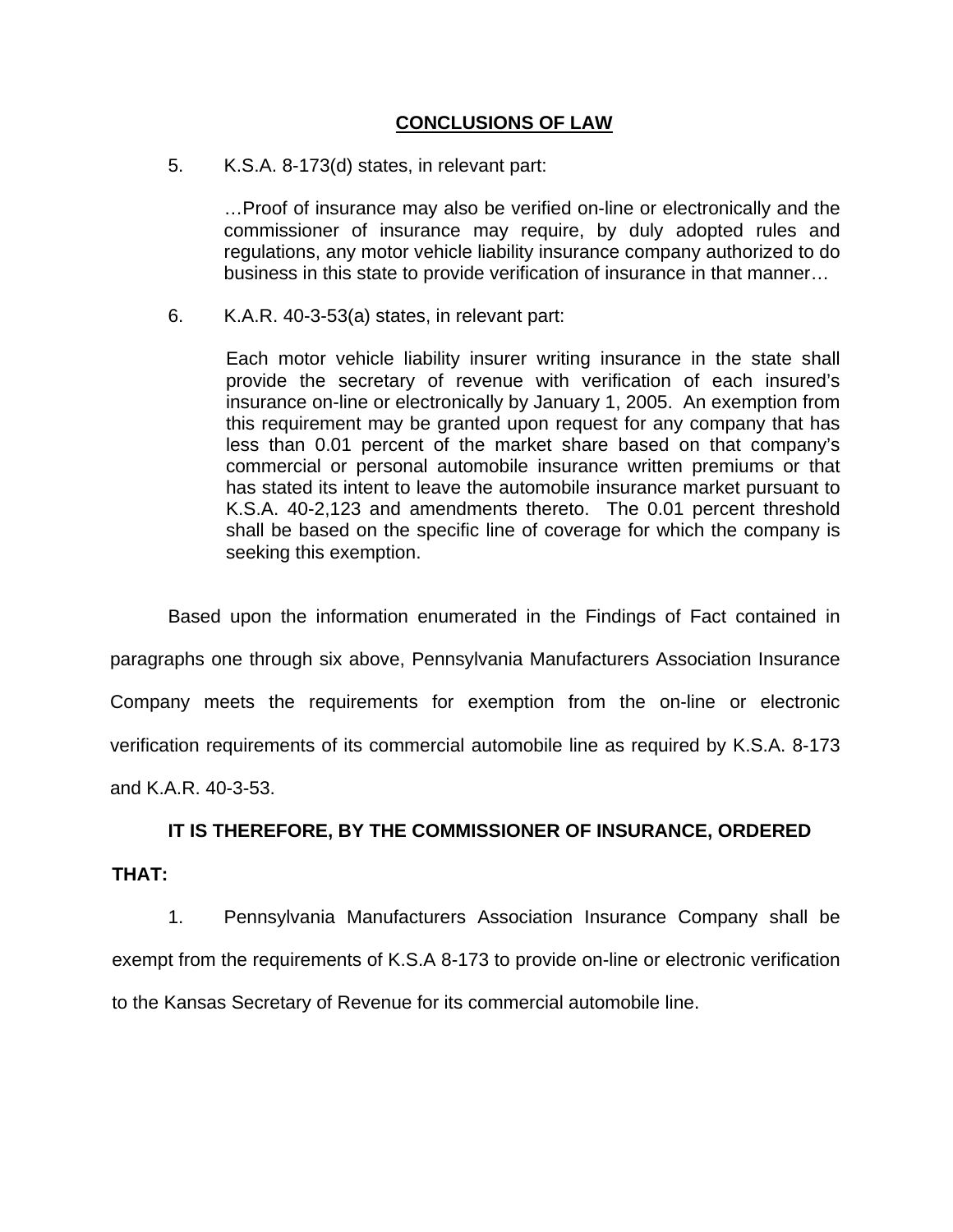2. The Commissioner of Insurance retains jurisdiction over this matter to issue any and all further Orders deemed appropriate or to take such further action as necessary to dispose of this matter.

# **NOTICE OF RIGHT TO ADMINISTRATIVE REVIEW**

This order becomes final in 15 days if you do not request a hearing. You have the right to administrative review in accordance with the provisions set forth in the Administrative Procedure Act (K.S.A. 77-502, et seq., as amended). If you wish to appeal this decision, you must file a petition for review within 15 days. Your written petition for review shall be served upon:

> John W. Campbell General Counsel Kansas Insurance Department 420 SW 9<sup>th</sup> Street Topeka, Kansas 66612-1678.

IT IS SO ORDERED THIS 1st DAY OF FEBRUARY, 2006, IN THE CITY OF **TOPEKA, COUNTY OF SHAWNEE, STATE OF KANSAS.** 



\_/s/ Sandy Praeger\_\_\_\_\_\_\_\_\_\_\_\_\_\_\_\_ Sandy Praeger Commissioner of Insurance

/s/ John W. Campbell John W. Campbell General Counsel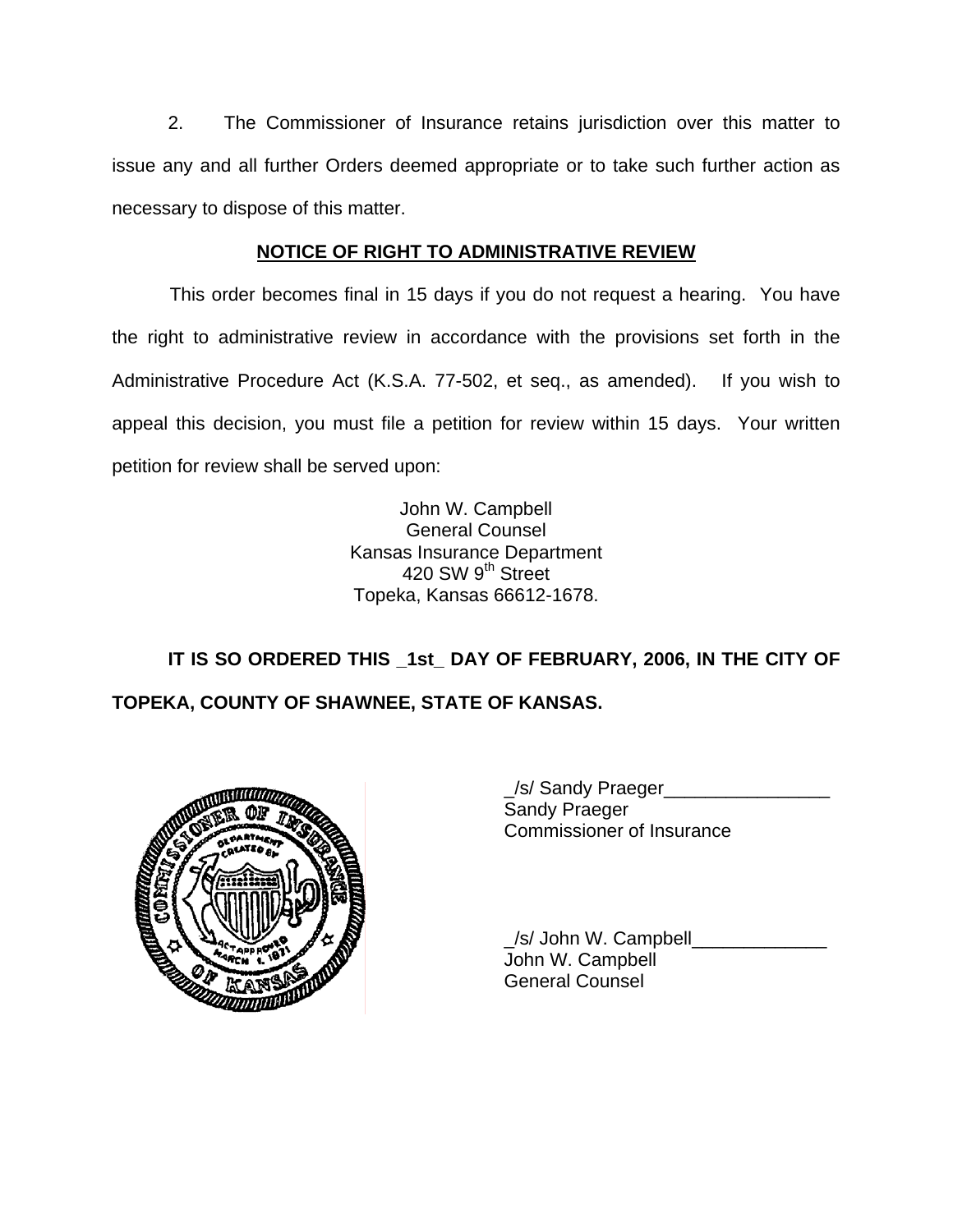# SUBMITTED AND APPROVED BY:

\_/s/ Deletria L. Nash\_\_\_\_\_\_\_\_\_\_\_\_\_\_\_\_\_\_ Deletria L. Nash Attorney for Petitioner Kansas Insurance Department